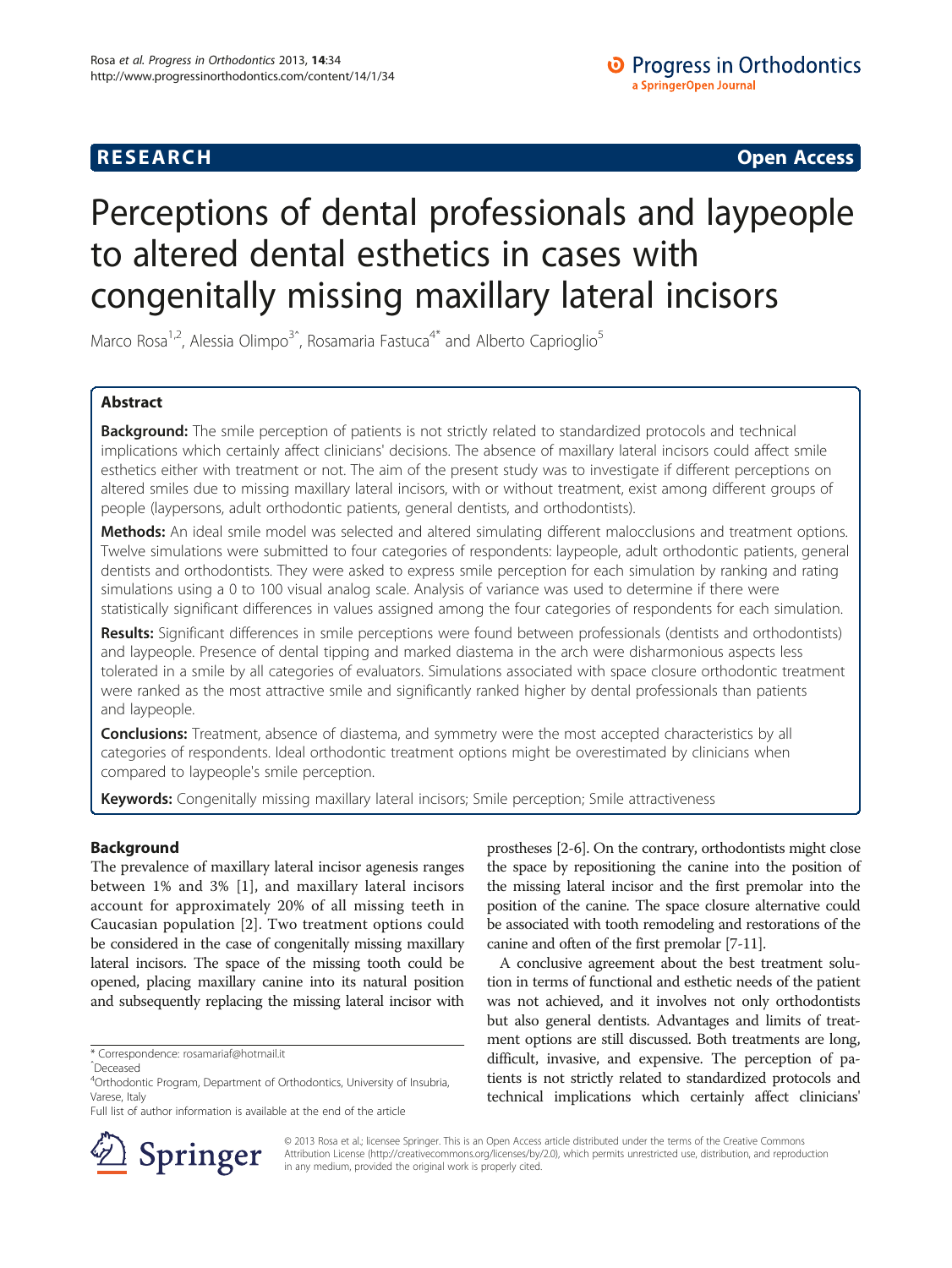decisions. The absence of maxillary lateral incisors could affect smile esthetics either with treatment or not. Diastemas, tipping, retention of deciduous teeth, and midline deviation could be common in these patients if not treated. In some cases, patients could prefer a less invasive treatment of tooth remodeling rather than orthodontic treatment which may be the treatment option proposed by dentists and orthodontists. Some studies [\[12](#page-6-0)] show that, compared to dentists and orthodontists, patients could accept a wider range of smile deviations such as midline deviation or smile with deviation from the long axes of the lateral incisors. Also, the size of smile deviation should be evaluated. Midline deviations seem to be more tolerated if less than 2 mm [\[13\]](#page-6-0). Alterations due to the absence of maxillary lateral incisors involve aspects of cosmetic dentistry such as tooth proportionality, contacts, connectors, and embrasures, and gingival characteristics [\[14\]](#page-6-0), which should be taken into account for diagnosis and treatment procedures. The agenesis could be monolateral or bilateral, producing asymmetric or symmetric alterations with different treatment needs [\[15\]](#page-6-0). Esthetics plays an important role in managing these clinical situations, and in some cases, dentists and orthodontists emphasize its importance more than functional aspects [\[16\]](#page-6-0).

The aim of the present study was to investigate perceptions on altered smiles due to missing maxillary lateral incisors, with or without treatment, stating the null hypothesis that no differences in terms of esthetic perception exist among different groups of people (laypersons, adult orthodontic patients, general dentists, and orthodontists).

## **Methods**

An ideal smile model was selected [\[17\]](#page-6-0) (Figure 1) with the purpose of making a template digitally manipulated in all its components. The selected picture was edited using Adobe Photoshop CS3 software (Adobe Systems, San Jose, CA, USA). Graphic components were carried out from the picture of the ideal smile: upper lip, lower lip, gingival tissue, and teeth. Each component was editable in position, size, and shape in order to simulate different clinical situations and treatment options.



Twelve treatment option simulations (Figure [2\)](#page-2-0) with monolateral or bilateral missing lateral incisors were used in the study as follows:

- Simulation A is monolateral agenesis (2.2) with the permanent canine at the side of the agenesis and the deciduous canine (6.3) in the place of the permanent. The harmony of the smile was maintained, as well as the size of the connectors, and no diastemas were noticeable.
- Simulation B is bilateral agenesis (1.2 and 2.2) without deciduous canines (5.3 and 6.3) and diastemas between the front teeth.
- Simulation C is bilateral agenesis with persistence of the deciduous canines in the place of the permanent.
- Simulation D is monolateral agenesis (2.2) without deciduous canine (6.3). Diastemas, dental midline deviation, and tipping of the teeth are evident in this simulation due to teeth migration in the area of the missing lateral incisor.
- Simulation E is monolateral agenesis (2.2) without deciduous canine (6.3), with restoration of the front teeth and grinding of the canine (2.3) in order to eliminate spaces and diastemas. The midline is deviated to the agenesis side, and the restorations are oversized in order to fill diastemas.
- Simulation F is monolateral agenesis (2.2) with deciduous canine (6.3), with restoration of the frontal teeth and grinding of the canine (2.3) in order to eliminate spaces or diastemas. Due to the persistence of the deciduous canine, the midline is correct and the restoration is not oversized.
- Simulation G is bilateral agenesis (1.2 and 2.2) without deciduous canines, with simulation of anterior teeth esthetic restorations. These restorations are intended to correct diastemas, but they are oversized and do not fit correct smile proportions regarding crown size and gingival tissues.
- Simulation H is bilateral agenesis (1.2 and 2.2) with persistence of the deciduous canines and restorations of the front teeth and grinding of the cusps of the permanent canines.
- Simulation I is monolateral agenesis (2.2) and space closure treatment. The midline was shifted with no tipping, and gingival margins are maintained.
- Simulation L is bilateral agenesis (1.2 and 2.2) and space closure treatment. The midline is correct.
- Simulation M is bilateral agenesis (1.2 and 2.2) with space closure treatment and grinding of the canine cusps.
- Simulation N is bilateral agenesis (1.2 and 2.2) with space closure treatment and grinding of the canine cusps, with bleaching of the canine crowns and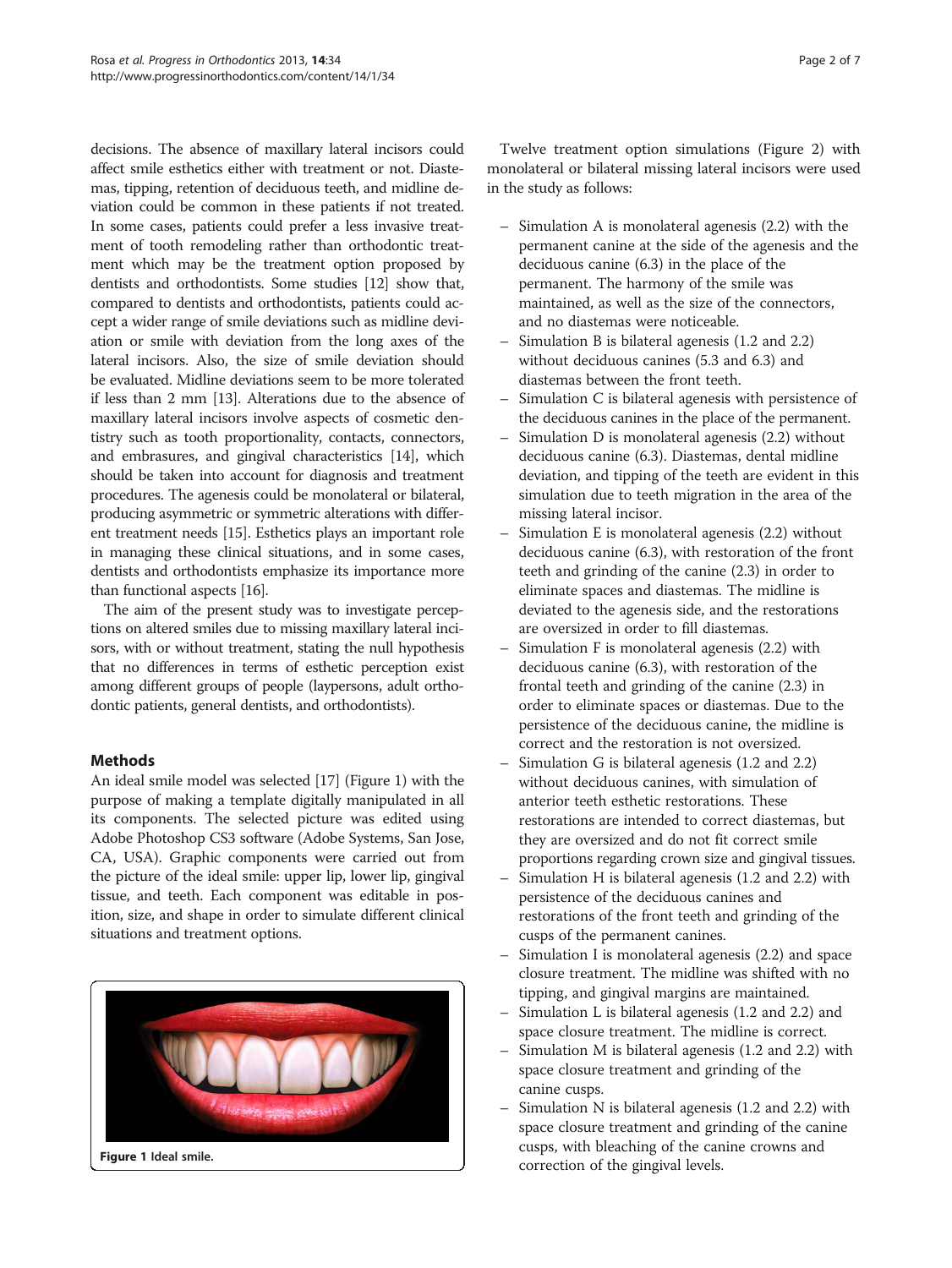<span id="page-2-0"></span>

All the simulations were collated on the second page of a two-page survey. Prints of the pictures were  $2.4 \times 3.1$  in. in size and were produced with the same inkjet printer on photo-quality glossy paper, using the 1,400-dpi print mode. Subjects (160) belonging to the four categories of people were selected for the interview: 40 laypeople (N), 40 adult orthodontic patients (P), 40 general dentists (D), and 40 orthodontists (S). Orthodontic patients were recruited at the dental clinic of the University of Insubria (Varese, Italy), while general dentists and orthodontists were recruited among former/current undergraduate/postgraduate students and associates of the dental school. Finally, laypeople were recruited among those accompanying relatives to the dental clinic who were not undergoing orthodontic treatments. The age of the whole sample ranged between 25 and 60 years old and showed a similar socioeconomic status. Ethical approval for this study was obtained from the local ethical committee of the University of Insubria (no. 5184), and informed consent was obtained from the involved subjects.

The first page of the questionnaire was different depending on the category of the responder, collecting demographic data (age, sex, and income) for laypeople and also educational information for dentists and orthodontists. A visual analog scale (VAS) of 100 mm was drawn below each graphic simulation. Each respondent was asked to mark with a cross the value corresponding to each simulation. The distance from the most external left point of the line to the marked cross was measured with an Ultra-Cal Mark III (Fred V. Fowler, Newton, MA, USA) digital caliper by the same trained operator. The scale was divided into units ranging from 0 to 100. Numerical scale allowed easier collection and analysis of data. Moreover, each respondent was asked to rank in ascending order all the simulations presented, starting from the least attractive in his perception. This index allowed for descriptive analysis.

#### Sample size calculation

A sample size of at least 35 subjects from each group was set to detect an effect size coefficient [[18](#page-6-0)] for the VAS score of 0.8 among them, with an alpha set at 0.05 and a power of 0.8 [\[19\]](#page-6-0). An effect size of at least 0.8 is regarded as a 'large effect' [\[18\]](#page-6-0).

#### Statistical analysis

The Statistical Package for Social Sciences Software release 13.0 (SPSS Inc., Chicago, IL, USA) was used for data analysis. After testing the normality of the data with the Shapiro-Wilk test and Q-Q normality plots and the equality of variance among the datasets using a Levene test, parametric methods were used for data analysis.

A one-way analysis of variance (ANOVA) was used to assess the significance of the differences in VAS scores among the groups for each simulation. When significant interactions were seen, an independent sample  $t$  test was employed for pairwise comparisons among all the possible combinations of the groups. In particular, each of the retrieved  $p$  values was multiplied for six. A  $p$  value less than 0.05 was used in the rejection of the null hypothesis.

## Results

The VAS scores for each group, according to simulation, are summarized in Table [1.](#page-3-0) Significant differences resulting from the ANOVAs among the groups were seen for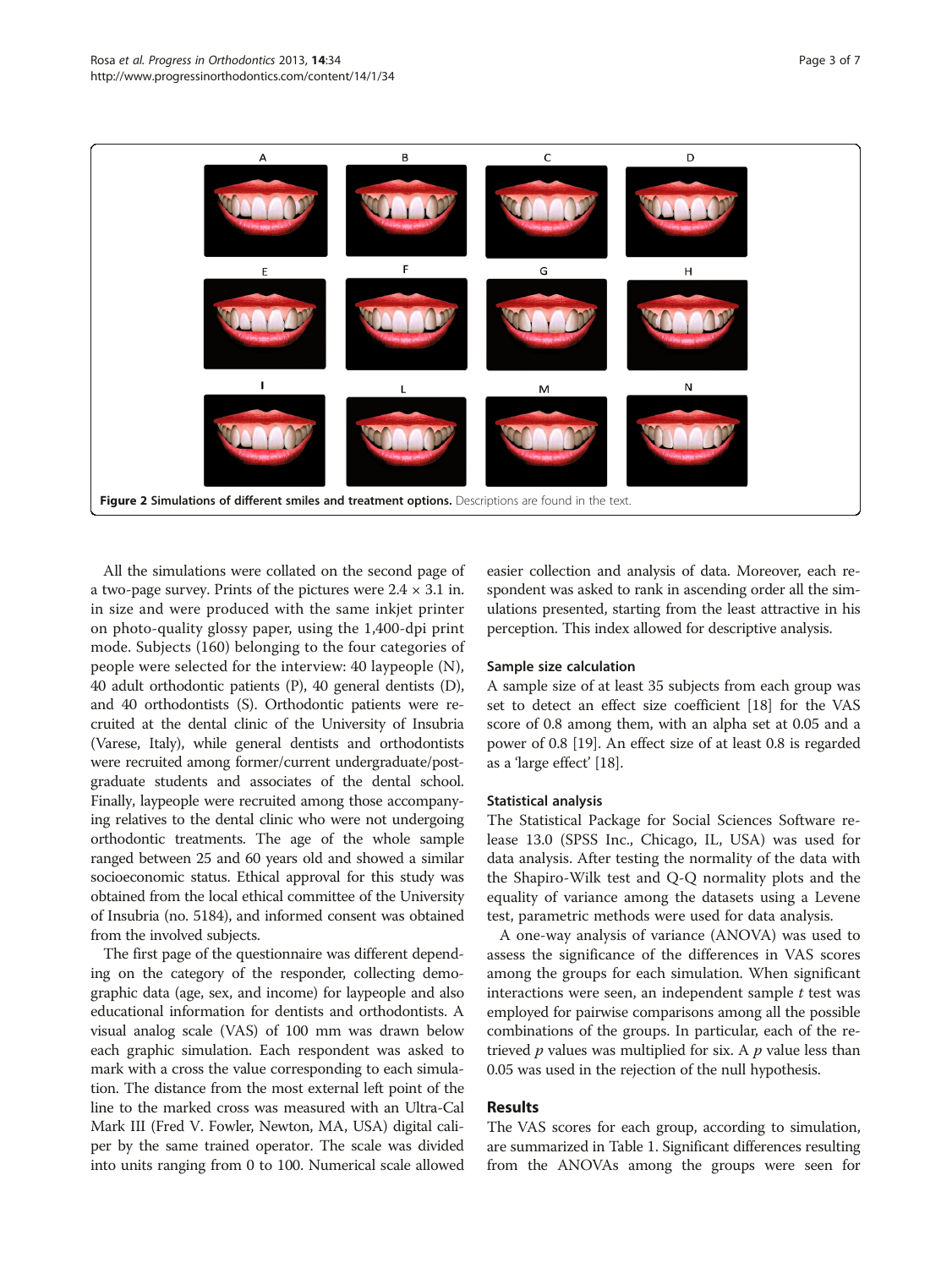<span id="page-3-0"></span>Table 1 The VAS scores (as mean  $\pm$  SD) for each group, according to simulation

| Category          | Sim A           | Sim B                               | Sim C           | Sim D           | Sim E           | Sim F           | Sim G           | Sim H                   | <b>Sim</b>                                                                      | Sim L                   | Sim M         | Sim N                 |
|-------------------|-----------------|-------------------------------------|-----------------|-----------------|-----------------|-----------------|-----------------|-------------------------|---------------------------------------------------------------------------------|-------------------------|---------------|-----------------------|
| Dentists (D)      | $78.0 + 19.9$   | $193^a + 157$                       | $46.9 + 18.9$   | $53.9 \pm 18.2$ | $55.1 \pm 14.1$ | $36.1 \pm 21.2$ | $59.8 \pm 21.4$ | $73.2 + 16.5$           | $93.4 + 6.59$                                                                   | $83^a + 91$             | $31.4 + 13.4$ | $33.7 + 17$           |
| Laypeople (N)     | $34.3 \pm 22.4$ | $20.7^a + 19.9$                     | $50.4 \pm 21$   | $46.1 \pm 21.8$ | $50.8 \pm 18.2$ | $44.1 \pm 22$   | $66.3 \pm 18.9$ | $75.3^{\circ} \pm 18.8$ | $84.2^{a,b} \pm 17.2$                                                           | $7.4^{\rm a}$ + 7.9     | $32.5 + 13.4$ | $33.7 + 19.2$         |
| Patients (P)      |                 | $36.4 + 22.6$ $21.3^{\circ} + 19.7$ | $46.3 + 24.8$   | $41^a + 22.3$   | $52.6 \pm 22.4$ | $43 \pm 20.7$   |                 |                         | $60.5 \pm 24.3$ $77.5^{\circ} \pm 21.6$ $85.2^{\circ}$ , $6.2^{\circ} \pm 17.9$ | $10.6^{\circ} \pm 10.3$ | $30.8 + 20.9$ | $32.1^{\circ}$ ± 18.3 |
| Orthodontists (S) | $29.9 \pm 13.3$ | $28.8 + 16.9$                       | $47.5 \pm 17.7$ | $56.8 \pm 18.5$ | $54.4 \pm 16.9$ | $41.3 + 15.4$   | $58.4 \pm 19.1$ | $69.6 + 19.2$           | $93.1 + 8.9$                                                                    | $20.3 + 13.6$           | $332 + 14$    | $42.1 + 15.3$         |

 $N = 40$  for each group. Significant differences (p < 0.05) resulting from ANOVA and post hoc with pairwise comparison analysis are displayed. <sup>a</sup>Significant compared to category S; <sup>b</sup>significant compared to category D.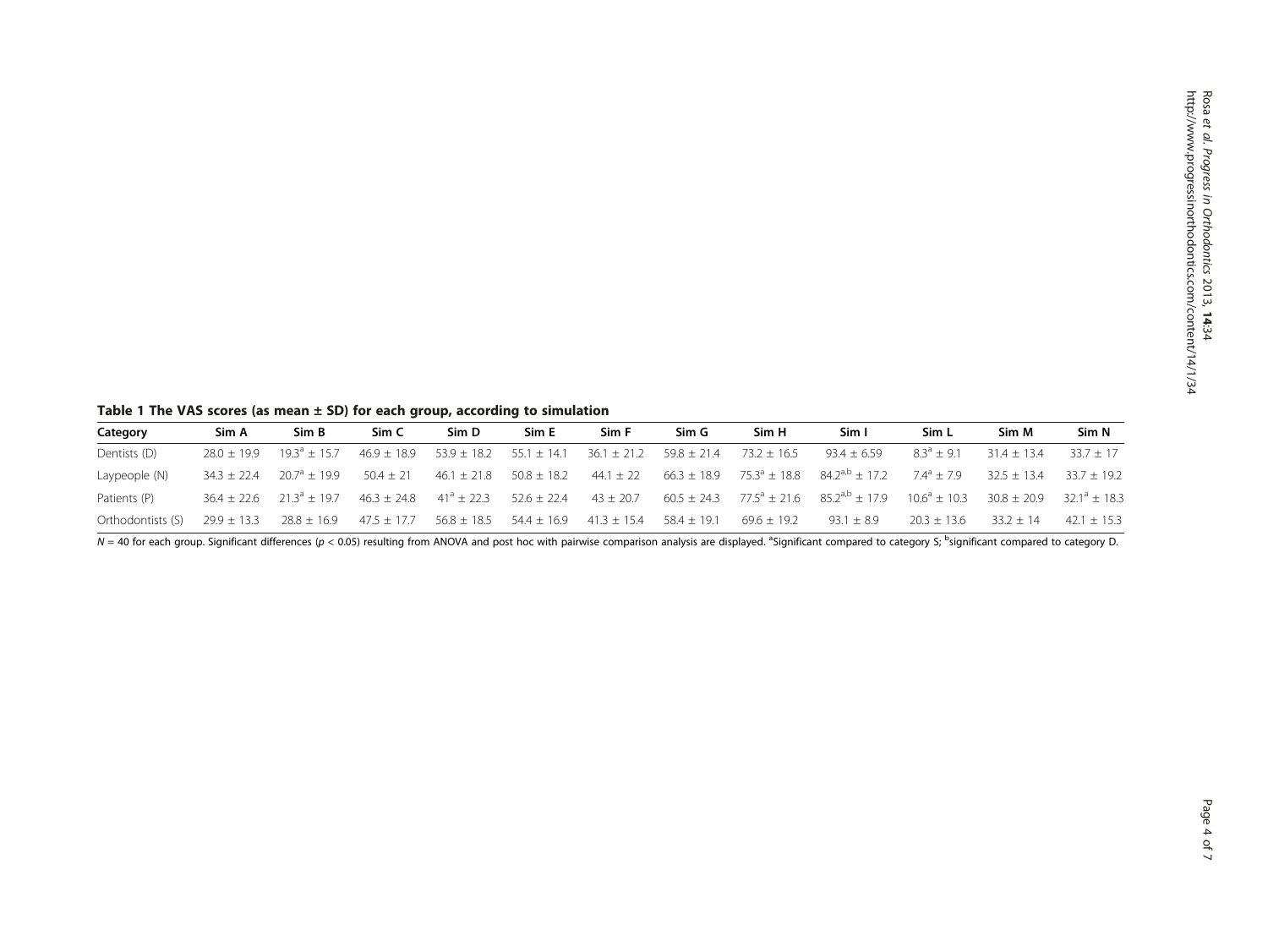simulations B, D, H, I, L, and N. No significant differences were seen for all of the other simulations. Moreover, pairwise analyses showed significant differences for categories D, N, and P when compared to category S (simulations B and L), for categories N and P when compared to category S (simulation H and simulation I) and to category D (simulation I), and for category P when compared to category S (simulations D and N) (Table [1\)](#page-3-0).

Descriptive analyses showing the ranking of appreciation of simulations in ascending order across each group are shown in Figure 3. Among all simulations and groups, the assessment of extreme ratings, both positive and negative, was fully consistent. In particular, simulations D and B were ranked as the least attractive, while simulations L, M, and N were ranked as the most attractive.

### **Discussion**

Among all simulations and groups, the assessment of extreme ratings, both positive and negative, was fully consistent. Other studies found significant differences in smile perceptions when different categories of people were asked to judge the esthetics of smile [\[20\]](#page-6-0).

All categories of the sample ranked simulations D and B as the most unpleasant. The presence of dental tipping and marked diastema in the arch, even in the presence of symmetrical smile (simulation B), were disharmonious aspects less tolerated in a smile by all categories of evaluators, although orthodontists seem to tolerate these factors much more than the other categories. Other studies showed how diastemas could compromise esthetics of smile [\[15,21\]](#page-6-0). This aspect is strictly connected to the sense of unity of a smile which could play an important role even when compared with other esthetic principles such as harmony and balance [\[12,22](#page-6-0),[23](#page-6-0)].

Symmetrical smiles (simulations C, G, and H) were considered more attractive than asymmetrical simulations (simulations A, E, F, and I) by all respondents. Asymmetric alterations could make teeth more unattractive to dental professionals and laypersons, as shown by other authors [[15](#page-6-0)].

All categories also tolerated persistence of deciduous teeth in the arch even more in the case of symmetric solutions (simulation A was ranked lower than simulation C by all the categories of respondents) and if placed next to the canines with its cusp camouflaged (simulation H more accepted than simulation C in all four groups). All simulations associated with orthodontic treatment (L, M, and N) were at the top of the rank, considering attractiveness of

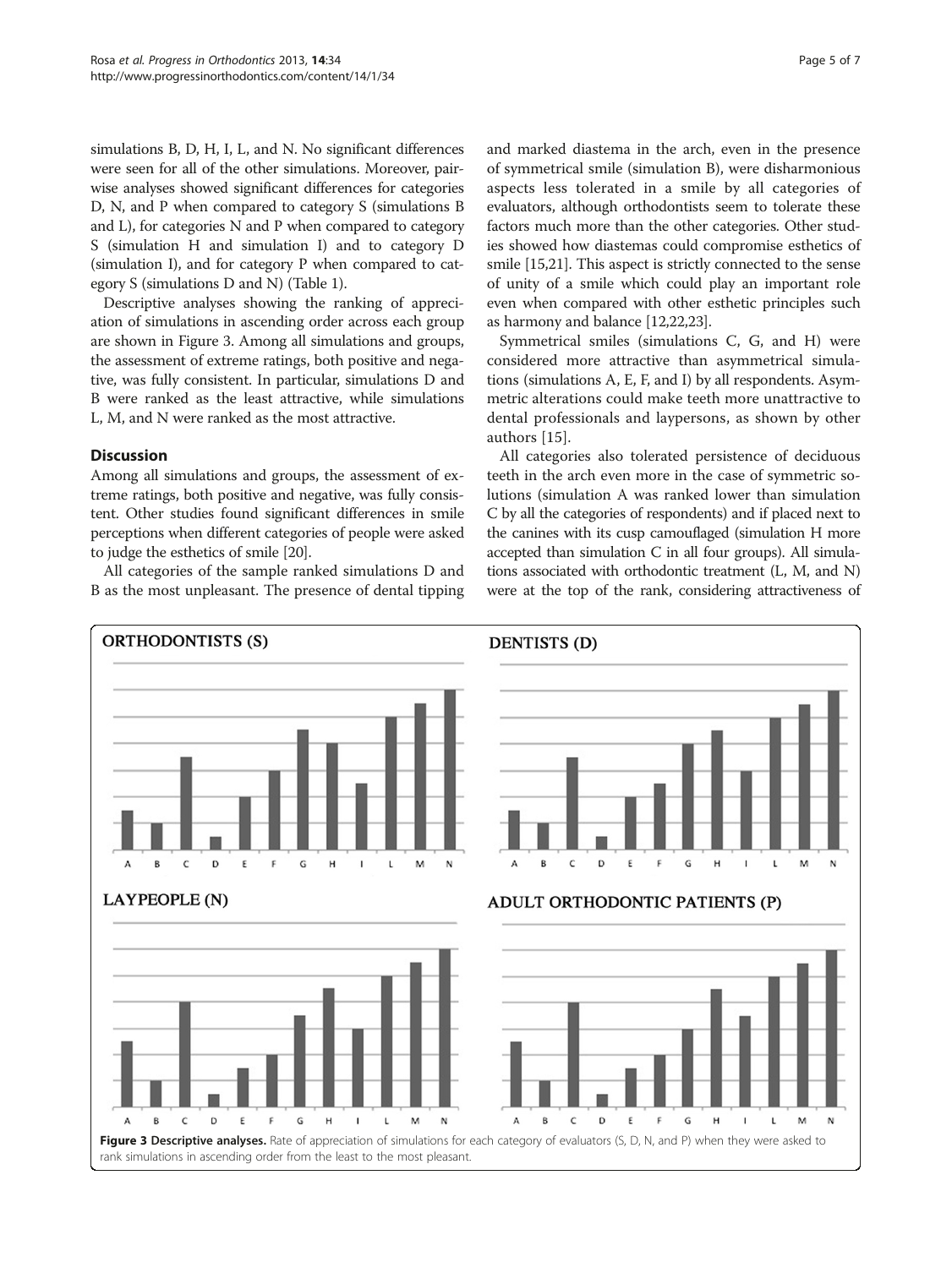smile for all the four categories, except for simulation I, probably due to the asymmetry and midline shift. Simulation L indicated space closure treatment in the case of bilateral agenesis, and it was ranked lower than simulations M and N where other variables were modified such as restorative and periodontal procedures. This is maybe due to the fact that, even in the drawings, anatomical differences between the lateral incisors and canines are evident also for patients and laypeople. The lateral incisor is smaller and flat-faced, while the canine is more conical. Hence, when closing space option is chosen, clinicians should plan cosmetic procedures at the end of orthodontic treatment to make the canines look more similar to the lateral incisors' shape. The option considered most appreciable was simulation N. In this picture, space closure with camouflage and bleaching of relocated canines and periodontal and gingival margins correction was simulated. Space closure treatment with grinding of cuspids (simulation M) was significantly considered as more attractive by laypeople and adult orthodontic patients when compared to orthodontists. Clinicians often suggest this treatment option, but they could tend to prefer more ideal options (simulation N) considering factors which may not affect judgment of laypeople and patients.

Simulation N was ranked higher than simulations M and L maybe because of both the bleaching and periodontal correction. In fact, other studies underlined the importance of teeth color in the perception of smile [[24](#page-6-0)-[26](#page-6-0)]. Even though drawings were used in this study, difference in color was appreciable. Furthermore, gingival and periodontal contouring together with restorations showed more balance and harmony in a smile, leading to the ideal proportions and shapes [\[14,27\]](#page-6-0). Orthodontists and dentists assigned values significantly higher than patients and laypeople for simulation N, indicating that dental professionals could emphasize the ideal treatment solutions more than patients really understand these choices.

Clinical pictures were not used in this study but drawings of different smile simulations. They could be considered less natural and less beautiful than simulations performed on clinical photos but allow better overcoming of some variables of a picture. Furthermore, patient anatomical and morphological traits which could influence esthetic judgment were eliminated. Hence, drawings were chosen for more reliability and usefulness in the aim of this study that was not to define the absolute pleasantness of a smile but rather to compare different situations of the same smile combining its components. Nevertheless, this choice could be considered a limitation of our study.

Sex and age have been considered to influence people's perceptions of smiles [\[28](#page-6-0)-[30](#page-6-0)], but some studies did not confirm these results [\[12\]](#page-6-0). The present study lacks this additional evaluation that will be hopefully taken into account in further studies. Moreover, in this study, adult

orthodontic patients were considered as a separate group from other laypeople. Indeed they could be closer to orthodontics than laypeople who have not undergone orthodontic treatment because of their appointments and their meetings with the clinician who explains to them treatment planning or progresses. On account of this, their smile perception could be affected by other orthodontic knowledge acquired during treatment. Our results should be interpreted as an average assessment of different groups of raters, but not as a major indicator in choosing a treatment option over another, without having evaluated all clinical and esthetic advantages and disadvantages in every single patient.

## Conclusions

The null hypothesis is rejected.

- Significant differences in smile perceptions were found between professionals (dentists and orthodontists), orthodontic patients, and laypeople, indicating that different views on smile esthetics could take place in different categories of people, maybe due to professionals' tendency toward ideal situations.
- Orthodontic treatment, absence of diastema, and symmetry were found to be characteristics of smile simulations ranked highest by all four categories.

#### Abbreviations

ANOVA: One-way analysis of variance; VAS: Visual analog scale.

#### Competing interests

The authors declare that they have no competing interests.

#### Authors' contributions

MR participated in the design of the study and revision of manuscript. AO participated in selecting the respondents, making and printing the pictures and questionnaire, and submitting them. RF participated in drafting the manuscript and performed the statistical analysis. AC participated in the design of the study and revision of the manuscript. All authors read and approved the final manuscript.

#### Acknowledgements

We gratefully acknowledge the support of Dr. Giuseppe Perinetti (Research Fellow, University of Trieste) for the statistical review of the manuscript.

#### In memoriam

Marco, Alberto and Rosamaria dedicate this article to beloved Alessia (05/21/ 1977-04/27/2013) and her family.

#### Author details

<sup>1</sup>Department of Orthodontics, University of Insubria, Varese, Italy. <sup>2</sup>Trento, Italy. <sup>3</sup>Bergamo, Italy. <sup>4</sup>Orthodontic Program, Department of Orthodontics, University of Insubria, Varese, Italy. <sup>5</sup>Postgraduate School of Orthodontics, Department of Orthodontics, School of Dentistry, University of Insubria, Varese, Italy.

#### Received: 24 May 2013 Accepted: 7 July 2013 Published: 1 October 2013